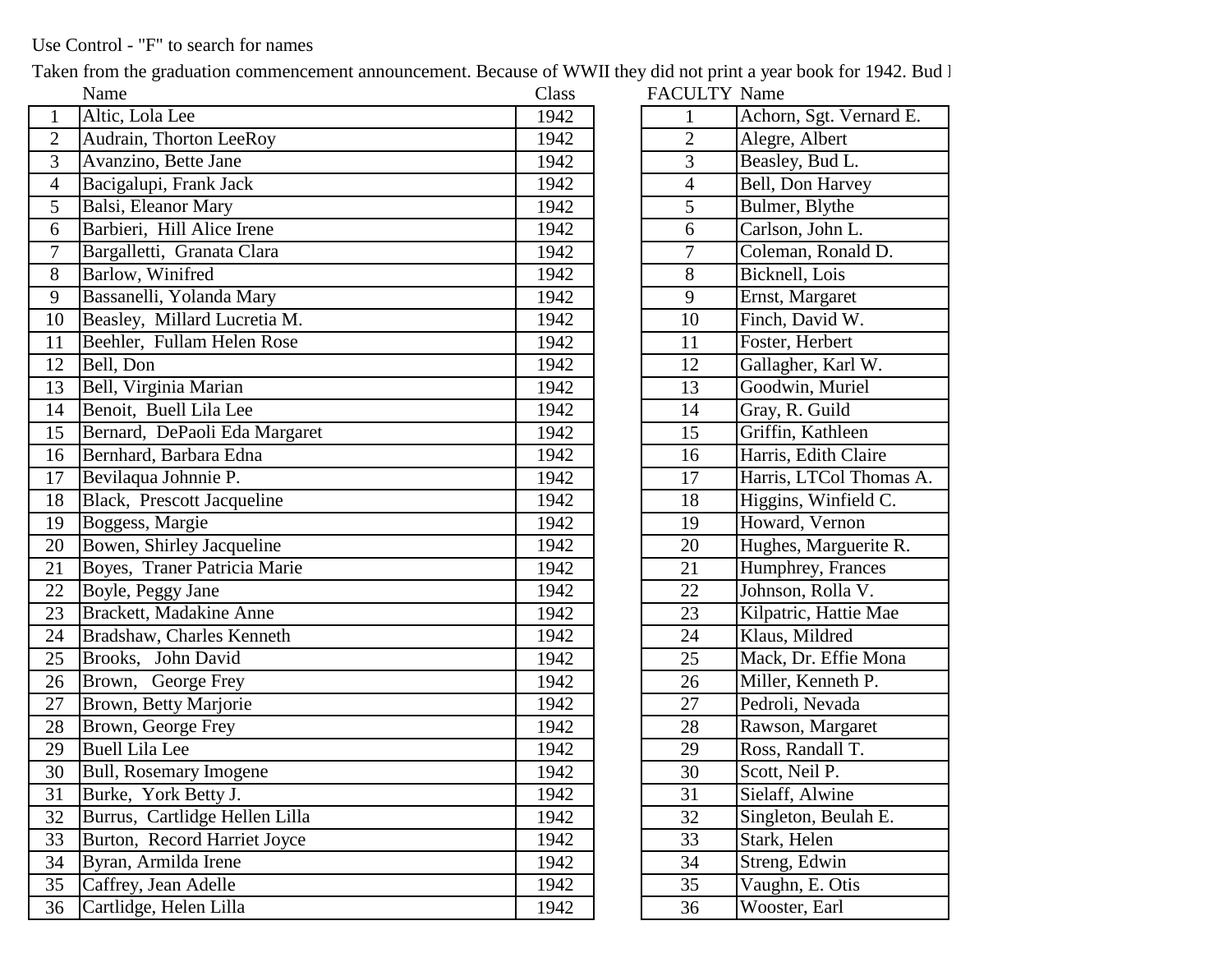| 37              | Cassinelli, Piazzo Melba Angelina | 1942 |
|-----------------|-----------------------------------|------|
| 38              | Caven, Fransden Frances Marie     | 1942 |
| 39              | Chiatovich, Margaret Ann          | 1942 |
| 40              | Chiesa, Victoria Marie            | 1942 |
| 41              | Christensen, Glen Clare           | 1942 |
| 42              | Chun, William Joe                 | 1942 |
| 43              | Clark, O'Neill Lela Mae           | 1942 |
| 44              | Class of 1942,                    | 1942 |
| 45              | Claude, Rutledge Beatrice Stewart | 1942 |
| 46              | Cliff, Norman Emmitt              | 1942 |
| 47              | Coker, Phyllis Althea             | 1942 |
| 48              | Coleman, Morris Reynolds          | 1942 |
| 49              | Collins, Howard Richard           | 1942 |
| 50              | Conradt, Hall Dorothy Louise      | 1942 |
| 51              | Cooper, Betty Jeanne              | 1942 |
| 52              | Corle, Dallas Adele               | 1942 |
| 53              | Cowles, Robert Irving             | 1942 |
| 54              | Crane, Corle Dallas C.            | 1942 |
| 55              | Cremetti, Elsie                   | 1942 |
| 56              | Crew, Milton Charles              | 1942 |
| $\overline{57}$ | Cross, Dorothy Marie              | 1942 |
| 58              | Curtis, Kirkley Betty Louise      | 1942 |
| 59              | Darney, Ronald Blaine             | 1942 |
| 60              | Daugherty, Geraldine              | 1942 |
| 61              | Davis, Cremetti Elsie             | 1942 |
| 62              | Dayton, John Blackford            | 1942 |
| 63              | Dayton, Scheeline Valerie Agnes   | 1942 |
| 64              | Dayton, John Blackford            | 1942 |
| 65              | DePaoli, Eda Margaret             | 1942 |
| 66              | Desiderio, Fred Louis             | 1942 |
| 67              | Digino, Ramelli Lavina            | 1942 |
| 68              | Doyle, Alice Ruth                 | 1942 |
| 69              | Doyle, Dorothy                    | 1942 |
| 70              | DuPont, Violet                    | 1942 |
| 71              | Eather, Margie Elaine             | 1942 |
| 72              | Eidsmoe, Richardson Suzanne       | 1942 |
| 73              | Elkins, Maribeth                  | 1942 |
| 74              | Elmore, Barlow Winifred           | 1942 |
| 75              | Erickson, Shirley Odena           | 1942 |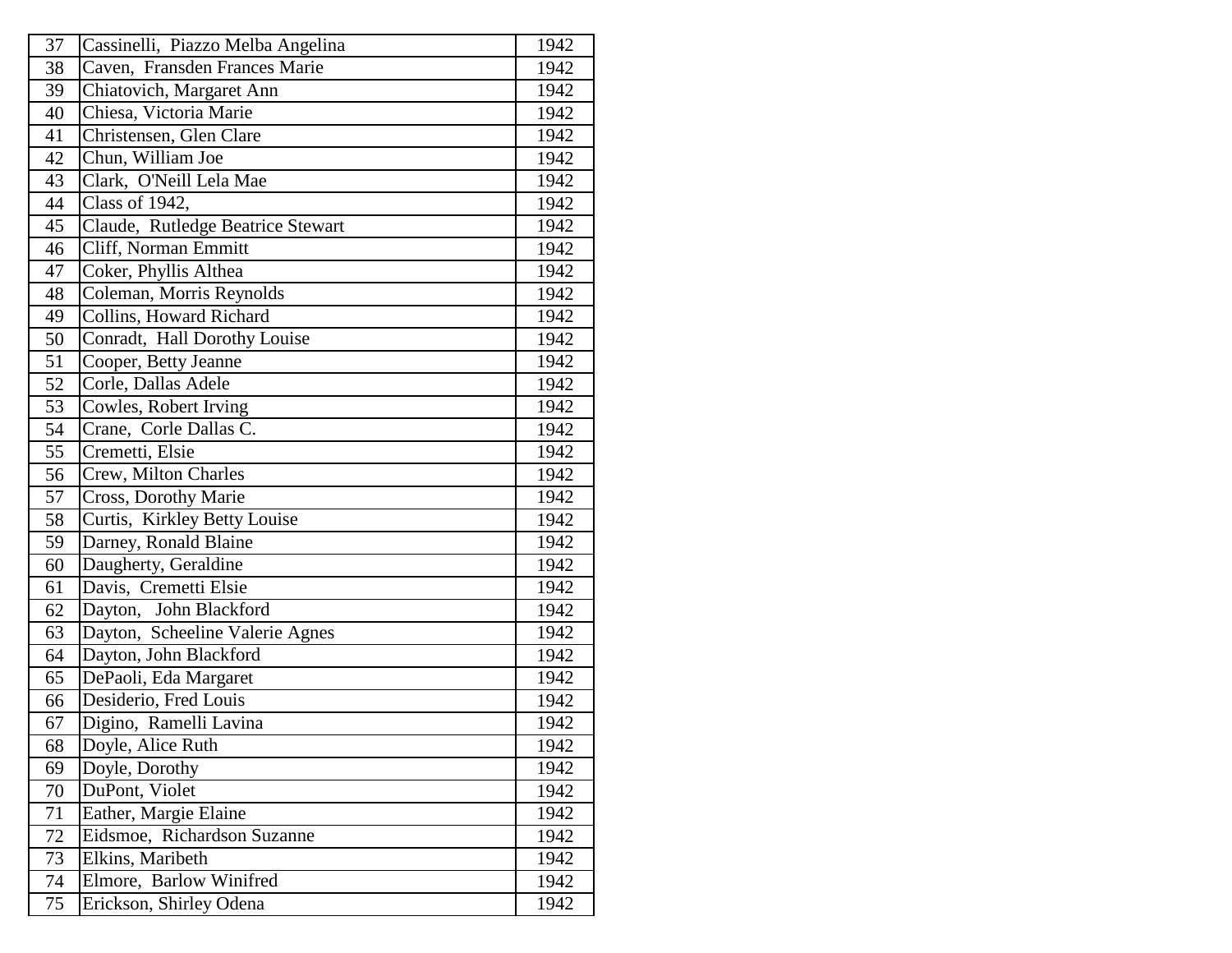| 76               | Escobar, Wogan Dennis Maurya      | 1942 |
|------------------|-----------------------------------|------|
| 77               | Federico, Gloria                  | 1942 |
| 78               | Fenzl, Settelmeyer Margaret Marie | 1942 |
| 79               | Ferris, Charolette Mary           | 1942 |
| 80               | Ferris, Ruth Ann                  | 1942 |
| 81               | Filippini, Zollinger Clare        | 1942 |
| 82               | Fleming, Bowen Shirley Jacqueline | 1942 |
| 83               | Fleming, Charles Elliot Jr.       | 1942 |
| 84               | Flyge, Betty                      | 1942 |
| 85               | Frandsen, Frances Marie           | 1942 |
| 86               | Fratini, Galbraith Dorothy Louise | 1942 |
| 87               | Frederickson, Emmet P.            | 1942 |
| 88               | Freemonth, Flyge Betty            | 1942 |
| 89               | Frisbie, Charolette Nell          | 1942 |
| 90               | Fullam, Helen Rose                | 1942 |
| 91               | Fulton, John Ryan                 | 1942 |
| 92               | Fulton, Margaret                  | 1942 |
| 93               | Furchner, Theodore Allen          | 1942 |
| 94               | Galbraith, Dorothy Louise         | 1942 |
| 95               | Gallo, Ginnochio Dolores Rose     | 1942 |
| 96               | Games, Earl                       | 1942 |
| 97               | Gee, Kwan June Rose               | 1942 |
| 98               | Genocchio, Dolores Rose           | 1942 |
| 99               | Ghiglieri, Orriaga Lucille F.     | 1942 |
| $\overline{1}00$ | Gibson, Turner Betty Jane         | 1942 |
| 101              | Gildone, Adeline                  | 1942 |
| 102              | Glynn, John Robert                | 1942 |
| 103              | Goddard, Guy                      | 1942 |
| 104              | Goldsworthy, Myron James          | 1942 |
| 105              | Goldwater, Kanters Phyllis        | 1942 |
| 106              | Goodhue, Altic Lola Lee           | 1942 |
| 107              | Goupil, Randolph Virginia Adele   | 1942 |
| 108              | Granata, Clara                    | 1942 |
| 109              | Griggs, Robert                    | 1942 |
| 110              | Grimm, Hodgin Marjorie J.         | 1942 |
| 111              | Grundy, William H.                | 1942 |
| 112              | Gung, May                         | 1942 |
| 113              | Guymon, Melvin Jay                | 1942 |
| 114              | Haley, Dorothy Agnes              | 1942 |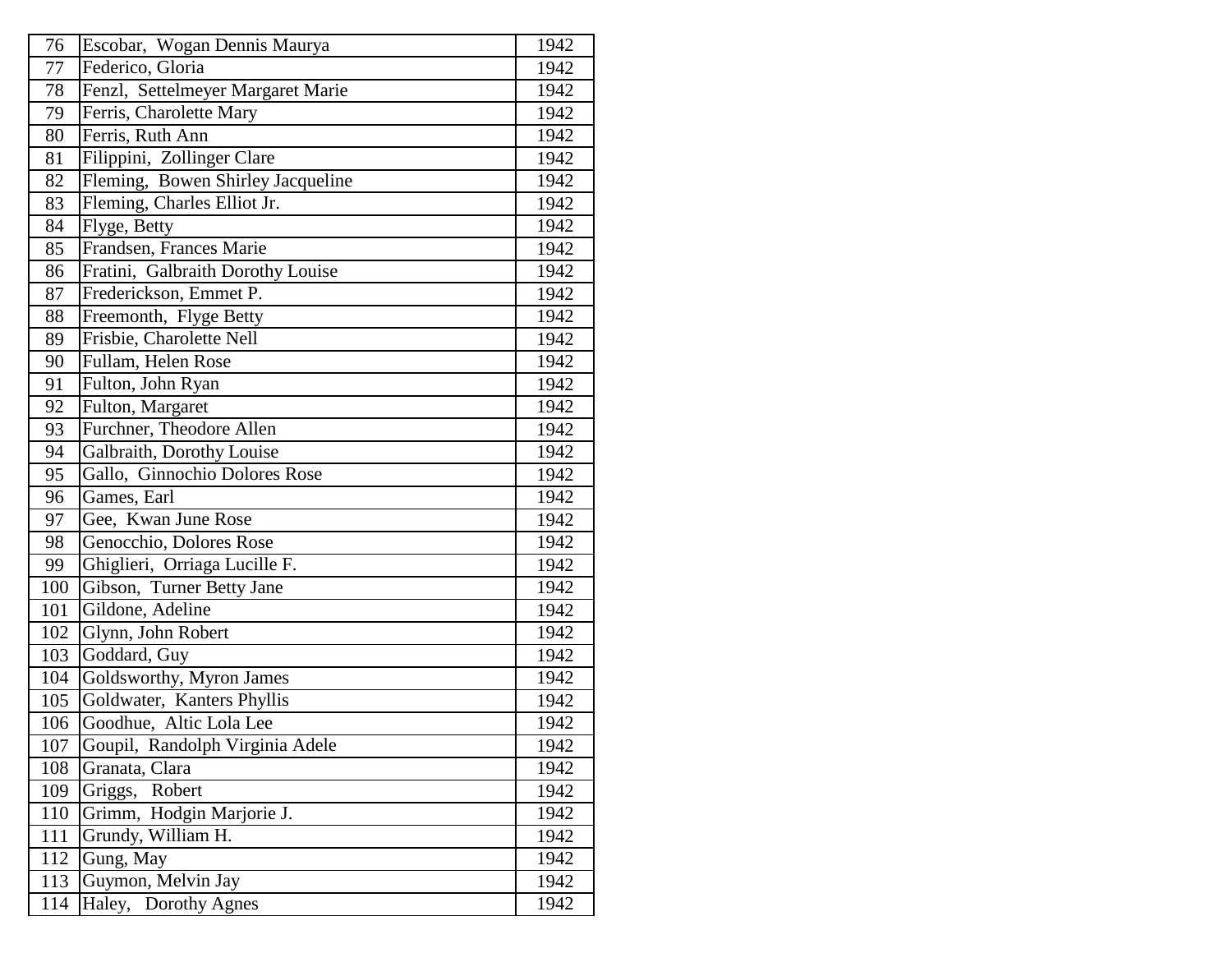| 115            | Hall, Dorothy Louise              | 1942 |
|----------------|-----------------------------------|------|
| 116            | Hamlyn, Lurayne Nellie            | 1942 |
| 117            | Hardy, Alice Thoma                | 1942 |
| <sup>118</sup> | Harman, Ronald W.                 | 1942 |
| 119            | Hartman, Marquardt Mary Catherine | 1942 |
| 120            | Hasapis, Bill George              | 1942 |
| 121            | Hawkins, Leslie E.                | 1942 |
| 122            | Hempe, Audre Jeanne               | 1942 |
| 123            | Herstine, David Philip            | 1942 |
| 124            | Higgins Nellie Blanche            | 1942 |
| 125            | Hill, Alice Irene                 | 1942 |
| 126            | Hilts, Walter Harold Jr.          | 1942 |
| 127            | Hirsh, Nannini Mary Katherine     | 1942 |
| 128            | Hodges, Daugherty Geraldine       | 1942 |
| 129            | Hodgin, Marjorie J.               | 1942 |
| 130            | Holcomb, Grove Robert             | 1942 |
| 131            | Holcomb, Kathryn Charolette       | 1942 |
| 132            | Holcomb, Marian Margaret          | 1942 |
| 133            | Houpt, Cross Dorothy Marie        | 1942 |
| 134            | Humphrey, Cooper Betty Jeanne     | 1942 |
| 135            | Hunt, Brown Betty Marjorie        | 1942 |
| 136            | Hursh, Jerie Lou                  | 1942 |
| 137            | Hutchinson, Edward James          | 1942 |
| 138            | Iratcabal, Gracian                | 1942 |
| 139            | Iratcabal, Mark                   | 1942 |
| 140            | Jackson, John                     | 1942 |
| 141            | Jackson, Nicholas DeLange         | 1942 |
| 142            | Lothar R.<br>Jahn,                | 1942 |
| 143            | Jenkins, Woodbury Virginia Ann    | 1942 |
| 144            | Jenkins, Harold Everett           | 1942 |
| 145            | Jensen, Traynor Gloria Ann        | 1942 |
| 146            | Jensen, Luana                     | 1942 |
| 147            | Jorgensen, John Halover           | 1942 |
| 148            | Kaiser, G.M.                      | 1942 |
| 149            | Kanters, Phyllis                  | 1942 |
| 150            | Keen, Evelyn Mae                  | 1942 |
| 151            | Keiffer, Robert                   | 1942 |
| 152            | Kerr, Robert Todd                 | 1942 |
| 153            | Kirkley, McFarlin Ellen Florence  | 1942 |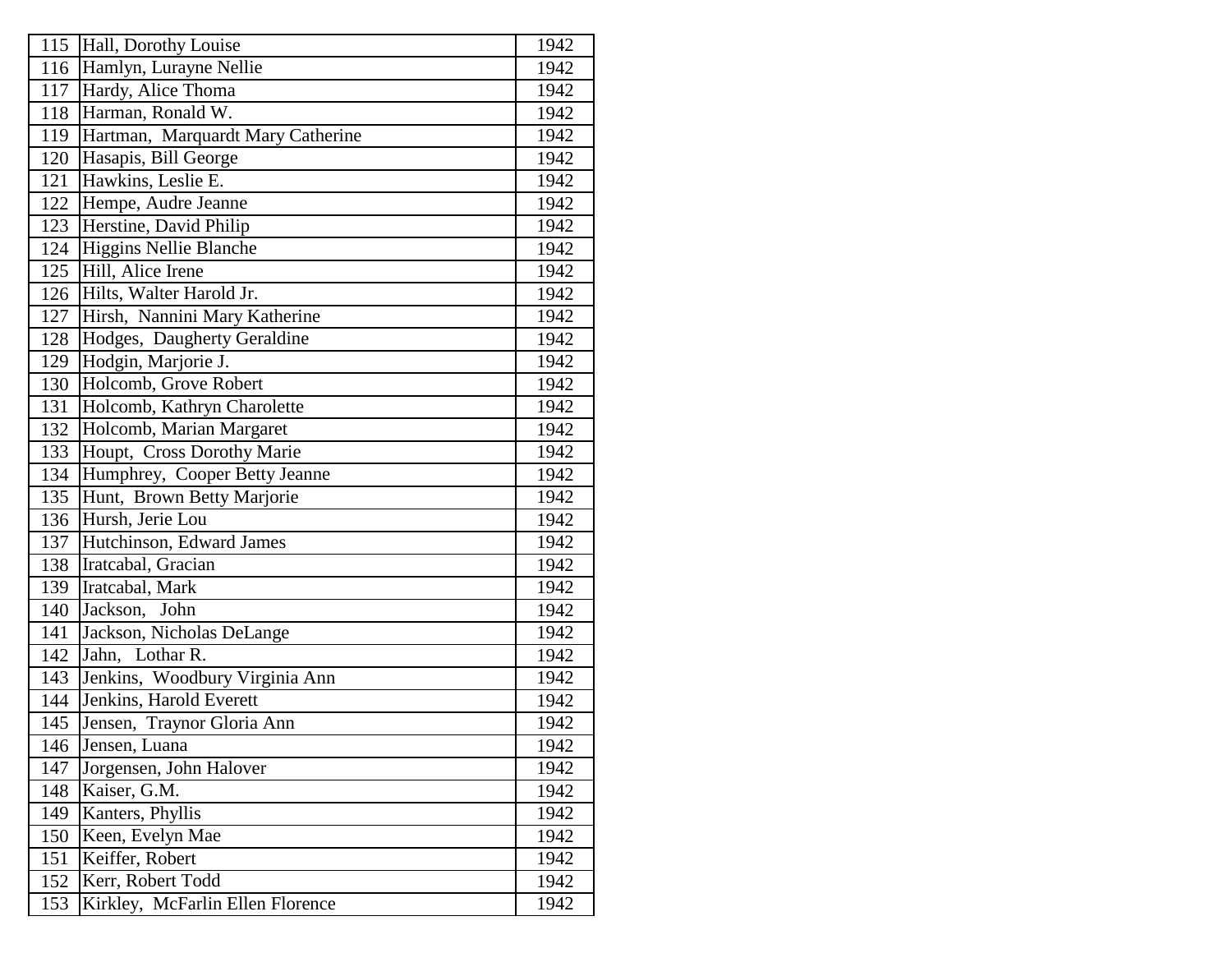| 154 | Kirkley, Betty Louise                        | 1942 |
|-----|----------------------------------------------|------|
| 155 | Kirkpatrick, Francis A.                      | 1942 |
| 156 | Klitsch, John Thomas                         | 1942 |
| 157 | Kull, Tweedy Patricia J.                     | 1942 |
| 158 | Kwan, June Rose                              | 1942 |
| 159 | Larena, Candida                              | 1942 |
| 160 | Larrance, Marcia                             | 1942 |
| 161 | Lathrop, James H.                            | 1942 |
| 162 | Laufman, Harlan J.                           | 1942 |
| 163 | Ledermann, Eve Marianne                      | 1942 |
| 164 | Leggett, Byran Armilda Irene                 | 1942 |
| 165 | Lehnert, Robertini Ardyth Viola              | 1942 |
| 166 | Lemaire, Donald H.                           | 1942 |
| 167 | Liske, Smith Virginia                        | 1942 |
| 168 | Longfield, Alva Lee                          | 1942 |
| 169 | Longfield, Eugene                            | 1942 |
| 170 | Mack, Helene Gene                            | 1942 |
| 171 | Marion, Patsy Ruth                           | 1942 |
| 172 | Marquardt, Mary Catherine                    | 1942 |
| 173 | Martin, Frisbie Charlotte Nell               | 1942 |
| 174 | Masters, Dorothy Arydene                     | 1942 |
| 175 | McGarrow, Thompson Beverly Ann               | 1942 |
| 176 | McGill, John Cleve                           | 1942 |
| 177 | McGowan, Patricia Louise                     | 1942 |
| 178 | McKay, Robert                                | 1942 |
| 179 | McKillip, Brackett Madaline Anne             | 1942 |
| 180 | McKinley, Bettie Belle                       | 1942 |
| 181 | Mefford, Lucretia                            | 1942 |
| 182 | Melarkey, Avansino Betty A.                  | 1942 |
| 183 | Midzor, Daizy                                | 1942 |
| 184 | Monticelli, Verna Laleen                     | 1942 |
| 185 | Moore, Watts Mary W.                         | 1942 |
| 186 | Morgan, Rosealys                             | 1942 |
| 187 | Morseberger,<br>Barbara Fay                  | 1942 |
| 188 | Mueller Hartshoren, Margaret McMasters Peggy | 1942 |
| 189 | Myers, Robert                                | 1942 |
| 190 | Nannini, Mary Katherine                      | 1942 |
| 191 | Nelson, Balsi Eleanor Marie                  | 1942 |
| 192 | Nelson, Helen Rose                           | 1942 |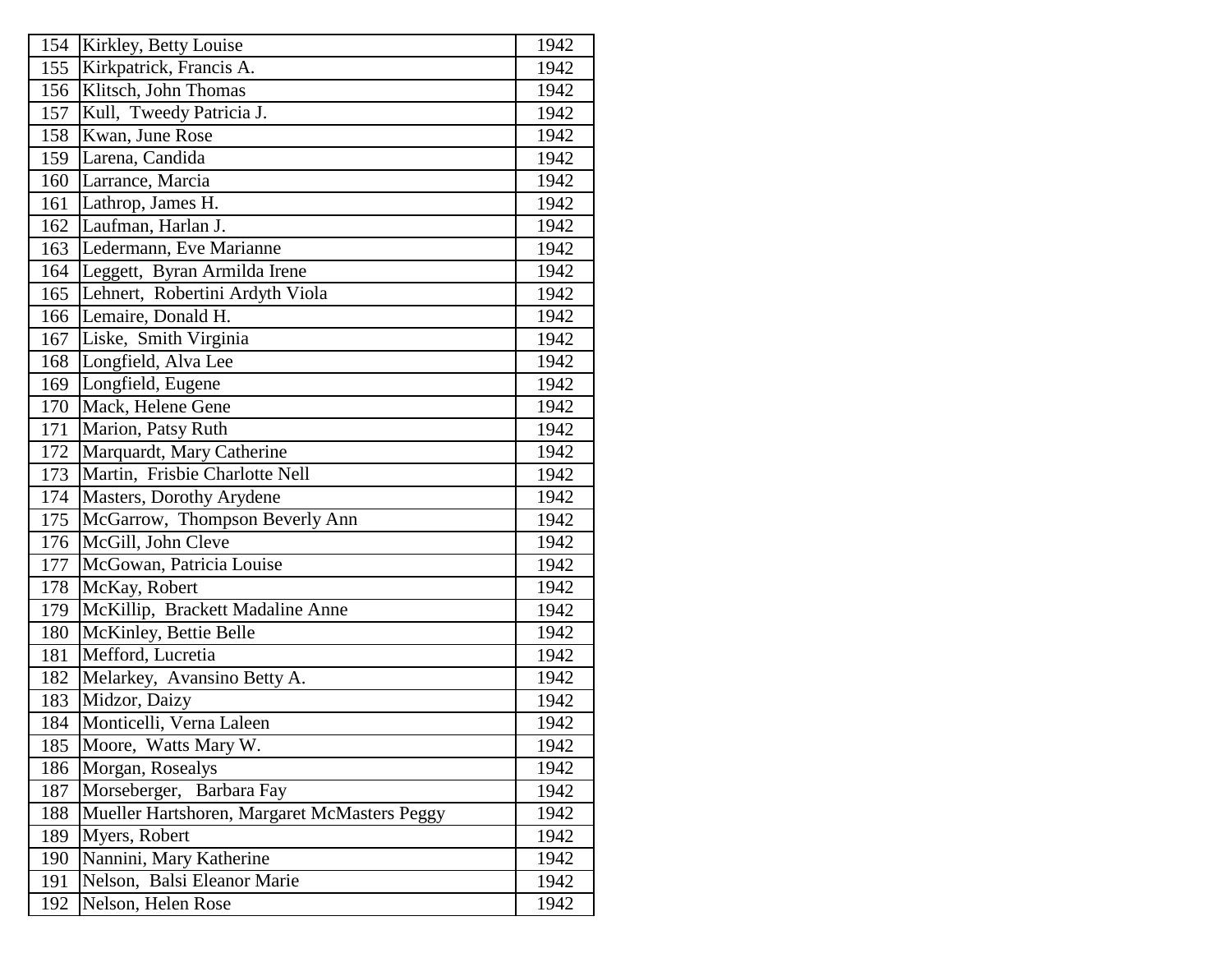| 193 | Nelson, Isabelle                        | 1942 |
|-----|-----------------------------------------|------|
| 194 | Novakovich, Nada                        | 1942 |
| 195 | Oierce, Lila Jeanne                     | 1942 |
| 196 | Oliver, Brown Evelyn M.                 | 1942 |
| 197 | O'Niell, Lela Mae                       | 1942 |
| 198 | Orriaga, Lucille                        | 1942 |
| 199 | O'Shaughnessy, Wikstrom Julia Elizabeth | 1942 |
| 200 | Pagni, Albert Alfred                    | 1942 |
| 201 | Paulsen, Hardy Alice Thoma              | 1942 |
| 202 | Peck, Alice Marie                       | 1942 |
| 203 | Perry, Marshall Vernon                  | 1942 |
| 204 | Petersen, Lyons Dorothy                 | 1942 |
| 205 | Phillips, Webster Fred                  | 1942 |
| 206 | Piazzo, Melba Angelina                  | 1942 |
| 207 | Pierce, Lila Jeanne                     | 1942 |
| 208 | Pitts, Walker Marjorie                  | 1942 |
| 209 | Prescott, Jacqueline                    | 1942 |
| 210 | Puffinbarger, Jack Warren Park          | 1942 |
| 211 | Quilici, Julia N.                       | 1942 |
| 212 | Rae, Holcomb Marian Margaret            | 1942 |
| 213 | Ramelli, Lavina Mae                     | 1942 |
| 214 | Ramelli, Viona Rose                     | 1942 |
| 215 | Randolph, Virginia Adele                | 1942 |
| 216 | Rastelli, Tony Pierre                   | 1942 |
| 217 | Rayner, Phyllis Phyllis Althea          | 1942 |
| 218 | Record, Harriet Joyce                   | 1942 |
| 219 | Records, Ruth Viola                     | 1942 |
| 220 | Reed, Edward C. Jr.                     | 1942 |
| 221 | Renfro, Jensen Luana                    | 1942 |
| 222 | Reynolds, Sam W.                        | 1942 |
| 223 | Rice, Kenneth T. Jr.                    | 1942 |
| 224 | Richardson, Suzanne                     | 1942 |
| 225 | Robertini, Ardyth Viola                 | 1942 |
| 226 | Roberts, Nelson Helen Rose              | 1942 |
| 227 | Robustellini, Aldo                      | 1942 |
| 228 | Rollins, Ferris Ruth Ann                | 1942 |
| 229 | Rossiter, Peery Louise                  | 1942 |
| 230 | Rowe, Joyce                             | 1942 |
| 231 | Rutledge, Beatrice Stewart              | 1942 |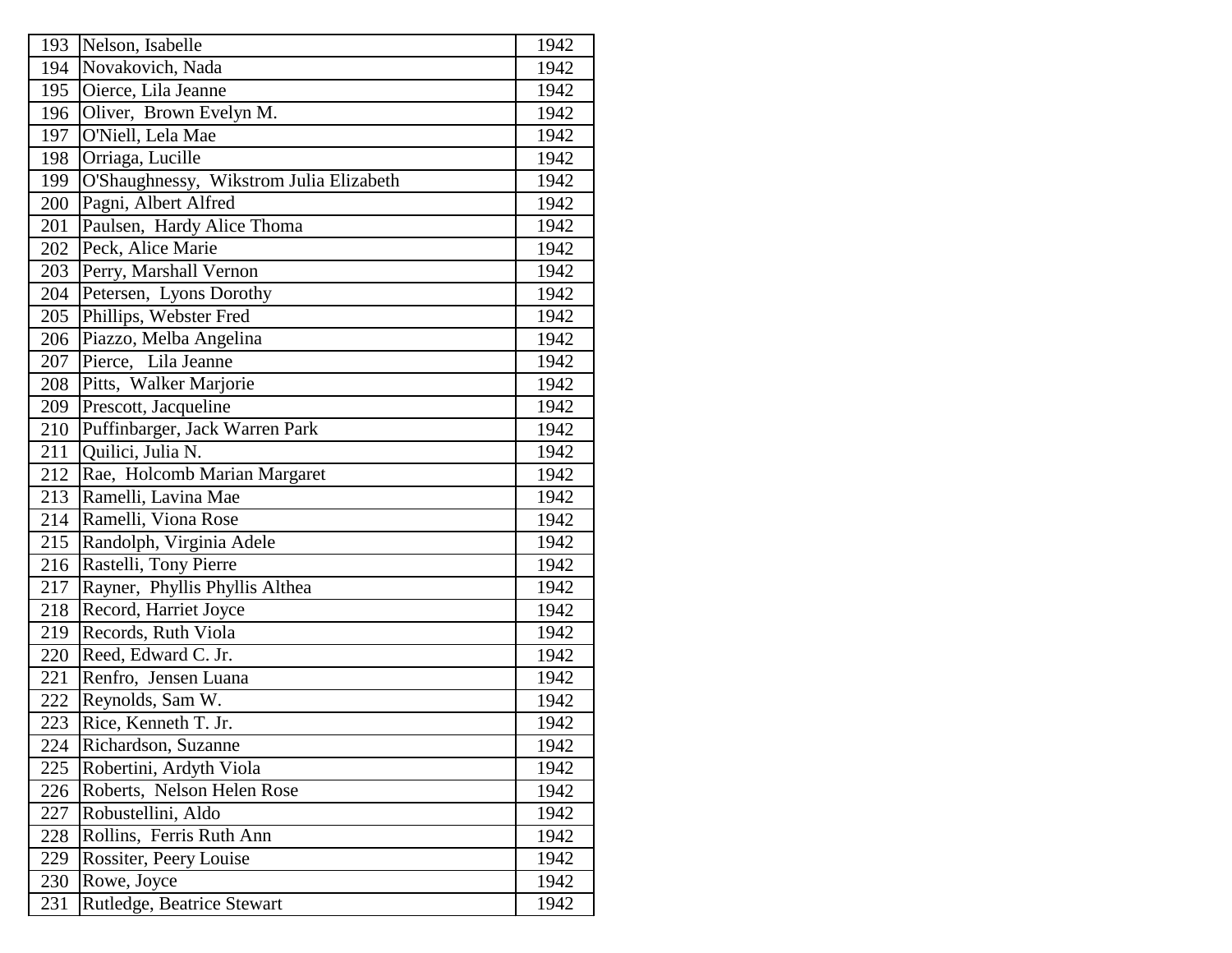| 232 | Salerno, Quilici Julia N.          | 1942 |
|-----|------------------------------------|------|
| 233 | Schaad, Webb Norma Helen           | 1942 |
| 234 | Scheeline, Valerie Agnes           | 1942 |
| 235 | Schenk, Frank Ascah                | 1942 |
| 236 | Schmidt, Mary Louise               | 1942 |
| 237 | Schopper, Charles W.               | 1942 |
| 238 | Schwaner, Rowe Joyce               | 1942 |
| 239 | Sciutto, Albert                    | 1942 |
| 240 | Settelmeyer, Margaret Marie        | 1942 |
| 241 | Shewan, Keen Evelyn Mae            | 1942 |
| 242 | Siri, Genevieve Katherine          | 1942 |
| 243 | Slater, Schmidt Mary Louise        | 1942 |
| 244 | Smith, John L.                     | 1942 |
| 245 | Smith, Oneida Beatrice             | 1942 |
| 246 | Smithwick, Bernard Barbara Edna    | 1942 |
| 247 | Snyder, Bell Virginia Marian       | 1942 |
| 248 | Spoon, Earl A.                     | 1942 |
| 249 | <b>States, Gordon Harding</b>      | 1942 |
| 250 | Stellon, Caffrey Jean Adelle       | 1942 |
| 251 | Stevens, Carl Jr.                  | 1942 |
| 252 | Stueve, Fred Wesley                | 1942 |
| 253 | Sullivan, Cecelia Rosalie          | 1942 |
| 254 | Tacchino, Delma                    | 1942 |
| 255 | Taylor, Hursh Jerie Lou            | 1942 |
| 256 | Thompson, Beverly Ann              | 1942 |
| 257 | Thrailkill, Joseph T.              | 1942 |
| 258 | Tillmanns, Bassanelli Yolanda Mary | 1942 |
| 259 | Tischer, Rossiter Peery Louise     | 1942 |
| 260 | Tom, Tun Dorothy Juliana Lun Jee   | 1942 |
| 261 | Towner, Shirley Ann                | 1942 |
| 262 | Traner, Patricia Marie             | 1942 |
| 263 | Traynor, Gloria Ann                | 1942 |
| 264 | Tso, Kwan Jean R.                  | 1942 |
| 265 | Turner, Betty Jane                 | 1942 |
| 266 | Ussery, Huling Eakin Jr.           | 1942 |
| 267 | Valpey, Higgins Nellie Blanche     | 1942 |
| 268 | Van Dover, Gildone Adeline         | 1942 |
| 269 | Van Tassel, Hamlyn Lurayne Nellie  | 1942 |
| 270 | Wagner, Holcomb Kathryn Charlotte  | 1942 |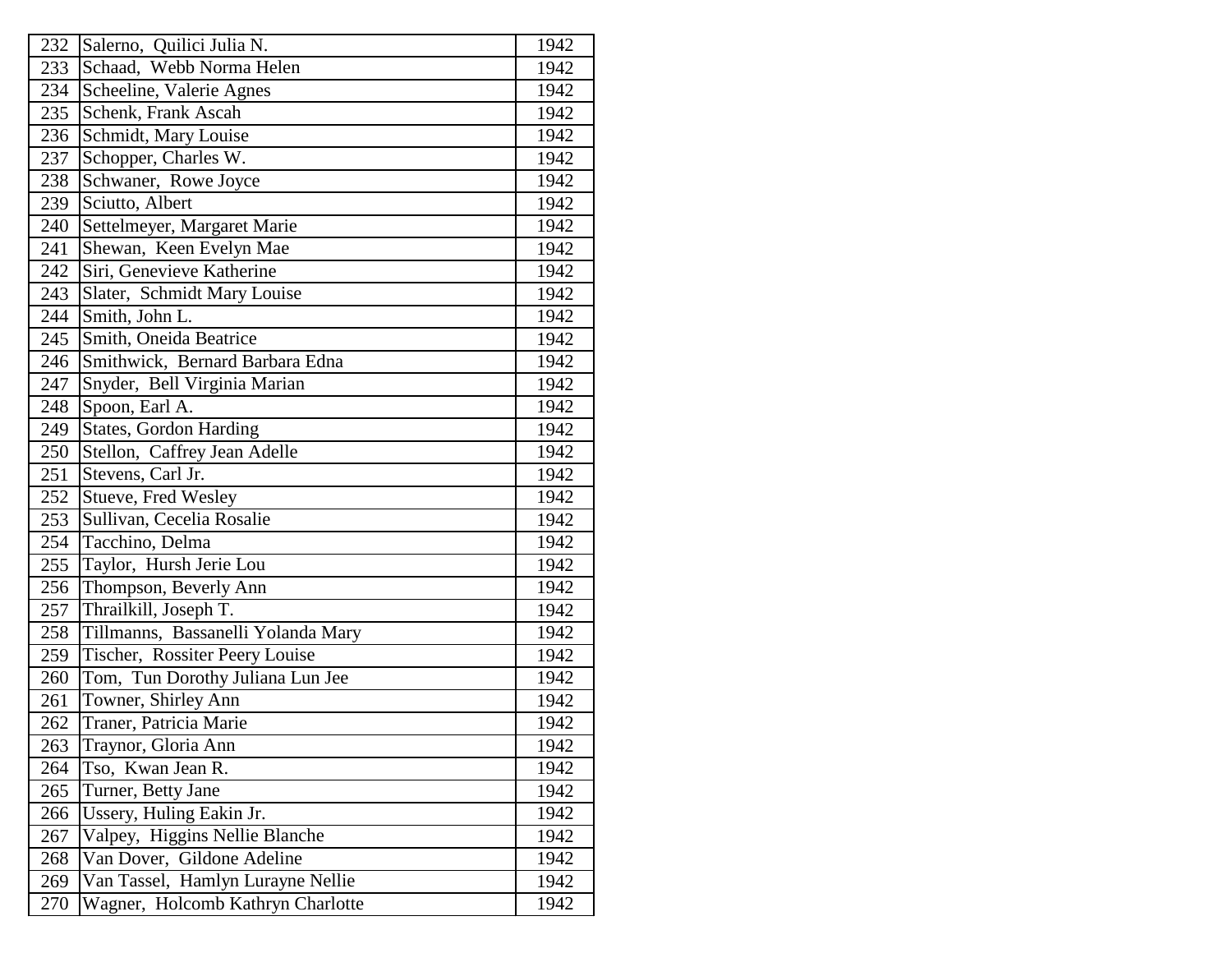| 271 | Walker, Towner Shirley Ann         | 1942 |
|-----|------------------------------------|------|
| 272 | Walker, Marjorie                   | 1942 |
| 273 | Waltz, Chiatovich Margaret Ann     | 1942 |
| 274 | Washington, Lamar Jr.              | 1942 |
| 275 | Watson, McKinley Bettie Belle      | 1942 |
| 276 | Watt, Marilyn                      | 1942 |
| 277 | Watts, Mary Elizabeth              | 1942 |
| 278 | Webb, Norma Helen                  | 1942 |
| 279 | Weed, Lt. Col. R. Alan             | 1942 |
| 280 | Welty, Smith Oneida Beatrice       | 1942 |
| 281 | Whiddett, Dale                     | 1942 |
| 282 | Wikstrom, Julia Elizabeth          | 1942 |
| 283 | Wirsching, McGowan Patricia Louise | 1942 |
| 284 | Wogan, Dennis Maurya               | 1942 |
| 285 | Woodbury, Virginia Ann             | 1942 |
| 286 | Woodhill, Guy Alan                 | 1942 |
| 287 | Worsley, Gertrude                  | 1942 |
| 288 | Yates Jr., Lt. Col. Floyd C.       | 1942 |
| 289 | Yee, Peter Yim                     | 1942 |
| 290 | Yori, Siri Genevieve Katherine     | 1942 |
| 291 | Yori, George Eugene                | 1942 |
| 292 | York, Betty                        | 1942 |
| 293 | Zollinger, Clare                   | 1942 |